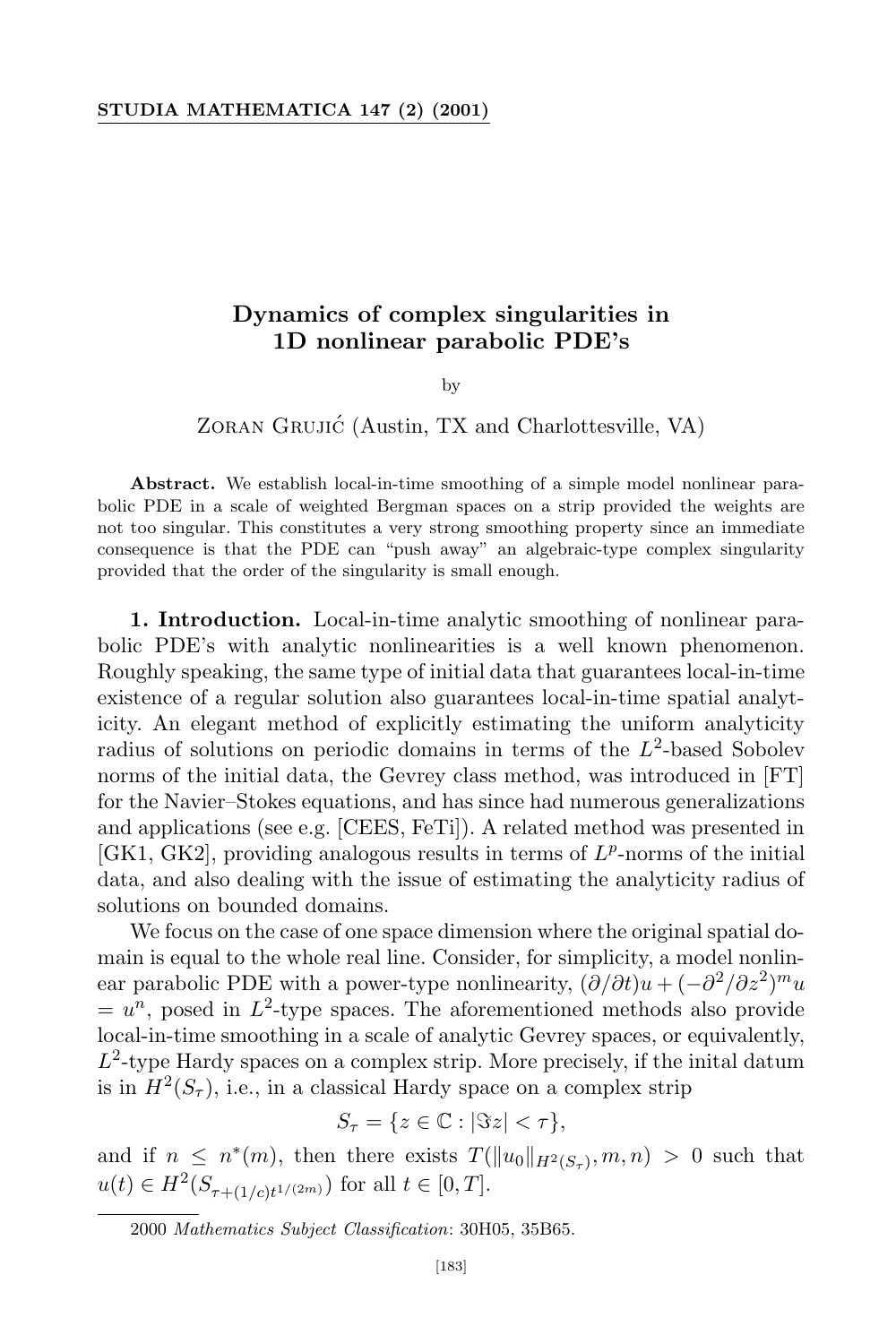It is of great interest to study the dynamics of singularities of a solution in the complex plane. In particular, finite-time blow-up of a solution at some time *T* can be detected by loss of analyticity at *T*, and one of the possible scenarios is that the loss of analyticity is caused by complex singularities migrating to the real axis. A step in the direction of establishing such results would be to work in a scale of spaces that allow a certain algebraic rate of *blow-up* of integral means

$$
M_p(y;u) = \left(\int_{-\infty}^{\infty} |u(x+iy)|^p dx\right)^{1/p}
$$

as  $y \to \tau$ . (Recall that, in contrast,  $u \in H^p(S_\tau)$  if  $\lim_{y \to \tau} M_p(y; u)$  is *finite*.) Inital data with such a property are interesting because an algebraic-type singularity at  $\Im z = \tau$  would generally correspond to an algebraic rate of blow-up,  $M_p(y; u) \sim 1/(\tau - y)^\alpha$  for some  $\alpha > 0$ . The goal of this paper is to indicate that weighted Bergman spaces on a strip  $B_{\alpha}^{\overline{p}}(S_{\tau})$  may provide a suitable basis for carrying out a program using these ideas.

In Section 2, we define the spaces and prove some inequalities including *L∞*-interpolation that will be used to handle a nonlinear term in our simple model PDE. In Section 3 we prove the main result—local-in-time smoothing in a scale of weighted Bergman spaces on a strip.

**2.** Weighted Bergman spaces on a strip. For  $\Omega \subseteq \mathbb{C}$ , denote by *A*(*Ω*) the set of C-valued functions analytic on *Ω*. Also, let  $\mathbb{D} = \{z \in \mathbb{C} :$  $|z|$  < 1} be the open unit disc.

Let  $f \in A(\mathbb{D})$ . The study of integral means

$$
M_p(r; f) = \left(\frac{1}{2\pi} \int_0^{2\pi} |f(re^{i\varphi})|^p \, d\varphi\right)^{1/p} \quad \text{as } r \to 1
$$

 $(0 < p < \infty)$  is a classical theory founded by Hardy and Littlewood in the 1930s. A self-contained survey including many historical references can be found in [D]. Recall that *Hardy*  $H^p$ -spaces consist of functions  $f \in A(\mathbb{D})$  for which

$$
\lim_{r \to 1} M_p(r;f) < \infty,
$$

and *Bergman*  $B^p$ -spaces are those functions  $f \in A(\mathbb{D})$  for which

$$
\int_{0}^{1} M_{p}^{p}(r; f) dr < \infty.
$$

*Weighted Bergman spaces*  $B_{\alpha}^p$ ,  $0 < p < \infty, \alpha > -1$  are spaces of functions  $f \in A(\mathbb{D})$  for which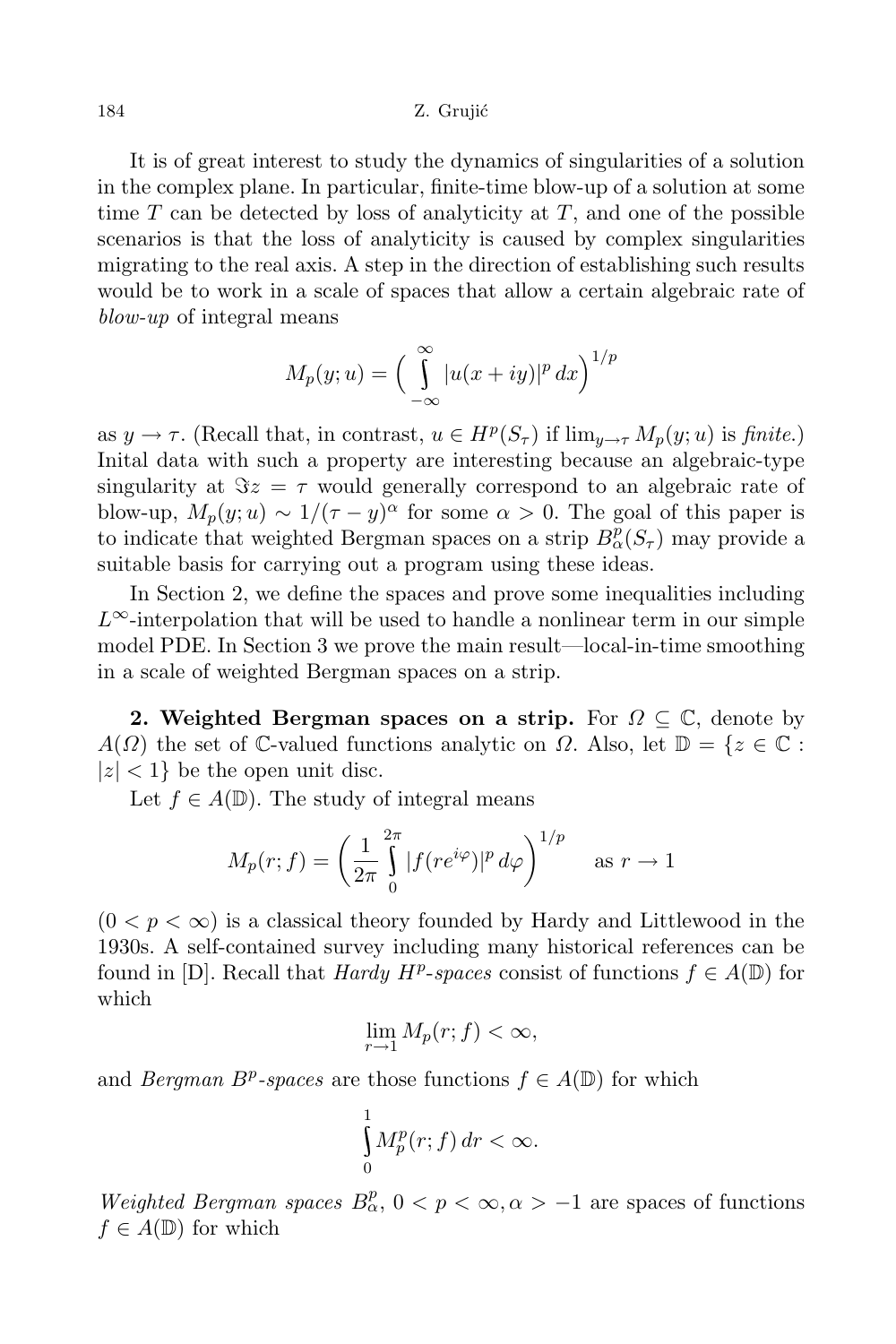$$
\int_{0}^{1} (1-r)^{\alpha} M_{p}^{p}(r; f) dr < \infty.
$$

For  $1 \leq p < \infty$ , the  $B^p_\alpha$  are Banach spaces with norms

(1) 
$$
||f||_{B^p_\alpha} = \left(\int_0^1 (1-r)^\alpha M^p_p(r;f) dr\right)^{1/p}.
$$

For some properties of  $B^p_\alpha$  see [NOW].

The theory in  $\mathbb D$  has an analog on a complex strip  $S_\tau$ , where the integral means

$$
M_p(y; u) = \left(\int_{-\infty}^{\infty} |u(x+iy)|^p dx\right)^{1/p}
$$

are studied as  $y \rightarrow \tau$ .

Henceforth, assume  $u(\mathbb{R}) \subseteq \mathbb{R}$  so that we can confine our considerations to the half-plane  $\{z \in \mathbb{C} : \Im z \geq 0\}.$ 

Let  $1 \leq p < \infty$ ,  $\alpha > -1$ . Then the analogs of the  $B^p_\alpha$  are the Banach spaces

$$
B_{\alpha}^{p}(S_{\tau}) = \left\{ u \in A(S_{\tau}) : u(\mathbb{R}) \subseteq \mathbb{R},
$$

$$
||u||_{B_{\alpha}^{p}(S_{\tau})} = \left( \int_{0}^{\tau} (\tau - y)^{\alpha} M_{p}^{p}(y; u) dy \right)^{1/p} < \infty \right\}.
$$

The goal of this section is to state and prove two basic inequalities that will enable us to obtain energy-type estimates in  $B^2_\alpha(S_\tau)$ . The first one shows how to trade weights for derivatives.

PROPOSITION 1. Let  $u \in A(S_\tau)$  for some  $\tau > 0$ ,  $u(\mathbb{R}) \subseteq \mathbb{R}$ , and  $\alpha > -1$ . *Then*

$$
\int_{0}^{\tau} (\tau - y)^{\alpha} \int_{-\infty}^{\infty} |u(x + iy)|^{2} dx dy
$$
\n
$$
\leq \frac{2\tau^{\alpha+1}}{\alpha+1} \int_{-\infty}^{\infty} |u(x + i0)|^{2} dx
$$
\n
$$
+ \frac{4}{(\alpha+1)^{2}} \int_{0}^{\tau} (\tau - y)^{\alpha+2} \int_{-\infty}^{\infty} |u'(x + iy)|^{2} dx dy.
$$

*Proof.* Assume first that *u* is analytic on the closed strip. Integrating by parts gives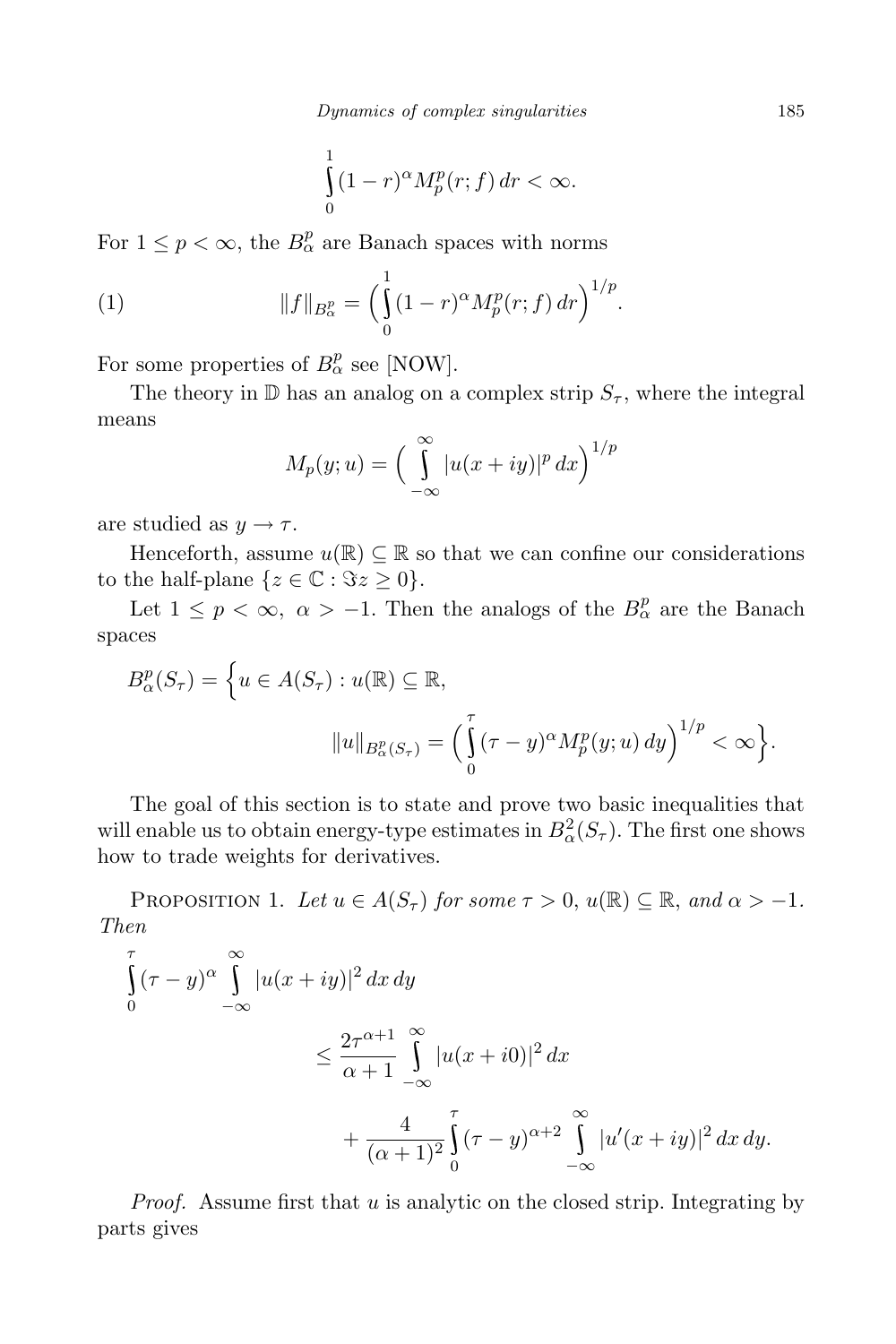186 Z. Grujić

(2) 
$$
\int_{0}^{\tau} (\tau - y)^{\alpha} \int_{-\infty}^{\infty} |u(x + iy)|^{2} dx dy
$$

$$
= \frac{\tau^{\alpha+1}}{\alpha+1} \int_{-\infty}^{\infty} |u(x + i0)|^{2} dx
$$

$$
- \frac{1}{\alpha+1} \int_{0}^{\tau} (\tau - y)^{\alpha+1} \frac{\partial}{\partial y} \int_{-\infty}^{\infty} |u(x + iy)|^{2} dx dy.
$$

Since

$$
\left|\frac{\partial}{\partial y}\int_{-\infty}^{\infty} |u(x+iy)|^2 dx\right| \leq 2 \int_{-\infty}^{\infty} |u(x+iy)| \cdot |u'(x+iy)| dx,
$$

the last term in (2) can be estimated by

$$
(3) \quad \frac{2}{\alpha+1} \int_{0}^{\tau} (\tau - y)^{\alpha+1} \Big( \int_{-\infty}^{\infty} |u(x+iy)|^2 dx \Big)^{1/2} dx
$$
  
\$\times \Big( \int\_{-\infty}^{\infty} |u'(x+iy)|^2 dx \Big)^{1/2} dy\$  
\$\leq \frac{2}{\alpha+1} \Big( \int\_{0}^{\tau} (\tau - y)^{\alpha} \int\_{-\infty}^{\infty} |u(x+iy)|^2 dx dy \Big)^{1/2}\$  
\$\times \Big( \int\_{0}^{\tau} (\tau - y)^{\alpha+2} \int\_{-\infty}^{\infty} |u'(x+iy)|^2 dx dy \Big)^{1/2}\$  
\$\leq \frac{1}{2} \int\_{0}^{\tau} (\tau - y)^{\alpha} \int\_{-\infty}^{\infty} |u(x+iy)|^2 dx dy\$  
\$+ \frac{2}{(\alpha+1)^2} \int\_{0}^{\tau} (\tau - y)^{\alpha+2} \int\_{-\infty}^{\infty} |u'(x+iy)|^2 dx dy\$.

Inserting (3) in (2) yields the desired inequality.

If *u* is analytic only on an open strip, then we can apply the above argument to  $\{z \in \mathbb{C} : |\Im z| < \tau - \varepsilon\}$ , and then pass to the limit utilizing the Lebesgue Monotone Convergence Theorem.

REMARK 1. The proof is an analog of the proof of the corresponding result for  $D$  (see Theorem 5.6 of  $[D]$ ). The only difference is that integration by parts in radial direction is replaced by integration in *y*-direction, and hence  $|f(0)|$  is replaced by the integral of  $|u|$  along the real axis.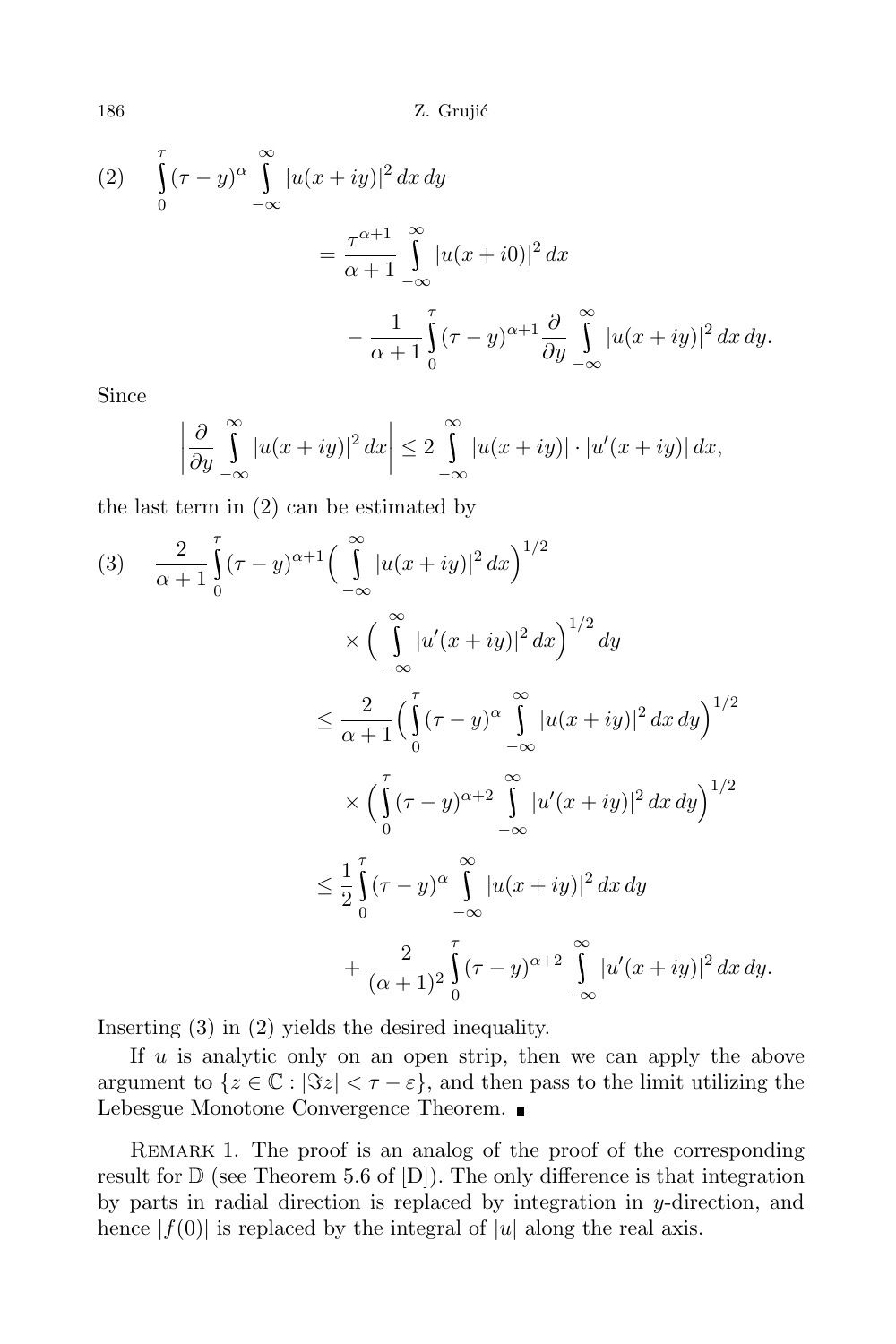PROPOSITION 2. Let  $u \in A(S_{\tau})$  for some  $\tau > 0$ ,  $u(\mathbb{R}) \subseteq \mathbb{R}$ , and  $\alpha > 0$ . *Then*

$$
|u(x+iy)| \leq \frac{c}{(\tau-y)^{1/2}} \Big(\int_{-\infty}^{\infty} |u(x+io)|^2 dx\Big)^{1/2}
$$
  
+ 
$$
\frac{c_{\alpha}}{(\tau-y)^{(\alpha+1)/2}} \Big(\int_{0}^{\tau} (\tau-y)^{\alpha} \int_{-\infty}^{\infty} |u(x+iy)|^2 dx dy\Big)^{1/4}
$$
  
\$\times \left(\int\_{0}^{\tau} (\tau-y)^{\alpha} \int\_{-\infty}^{\infty} |u'(x+iy)|^2 dx dy\right)^{1/4}\$

*for all*  $x \in \mathbb{R}$  *and*  $0 < y < \tau$ *.* 

We will split the proof of Proposition 2 in three lemmas.

LEMMA 1. Let  $u \in A(S_\tau)$  for some  $\tau > 0$ ,  $u(\mathbb{R}) \subset \mathbb{R}$ , and  $\alpha > -1$ . Then *∞ −∞*  $|u(x + iy)| dx \leq \frac{2^{\alpha+1}}{(\tau - u)^{\alpha}}$  $(\tau - y)^{\alpha+1}$ *τ*  $\boldsymbol{0}$  $(\tau - s)^{\alpha} \int u(x)$ *−∞*  $|u(x+is)| dx ds$ 

*for* all  $0 < y < \tau$ .

*Proof.* Let  $0 < y < \tau$ , and consider a closed interval  $[y, (y + \tau)/2]$ . Then

(4) 
$$
\int_{0}^{\tau} (\tau - s)^{\alpha} \int_{-\infty}^{\infty} |u(x + is)| dx ds \geq \int_{y}^{(y+\tau)/2} (\tau - s)^{\alpha} \int_{-\infty}^{\infty} |u(x + is)| dx ds
$$

$$
= \frac{\tau - y}{2} (\tau - \eta)^{\alpha} \int_{-\infty}^{\infty} |u(x + i\eta)| dx
$$

for some  $\eta \in [y, (y + \tau)/2]$  by the Mean Value Theorem. Since  $\tau - \eta \ge$  $(\tau - y)/2$ , the last line in (4) is bounded below by

(5) 
$$
\frac{(\tau - y)^{\alpha + 1}}{2^{\alpha + 1}} \int_{-\infty}^{\infty} |u(x + i\eta)| dx,
$$

and since the integral means are monotone in *s*,

(6) 
$$
\int_{-\infty}^{\infty} |u(x+i\eta)| dx \geq \int_{-\infty}^{\infty} |u(x+iy)| dx
$$

concluding the proof.

LEMMA 2. Let  $u \in A(S_\tau)$  for some  $\tau > 0$ ,  $u(\mathbb{R}) \subseteq \mathbb{R}$ , and  $\alpha > 0$ . Then *∞ −∞ |u*(*x* + *iy*)*| dx ≤ ∞ −∞*  $|u(x+i0)| dx$  $+\frac{2^{\alpha+1}}{2}$ *α ·* 1  $(\tau - y)^{\alpha}$ *τ* 0  $(\tau - s)^{\alpha} \int_{0}^{\infty} |u'(x)|^2 dx$ *−∞*  $|u'(x + is)| dx ds$ 

*for all*  $0 < y < \tau$ *.*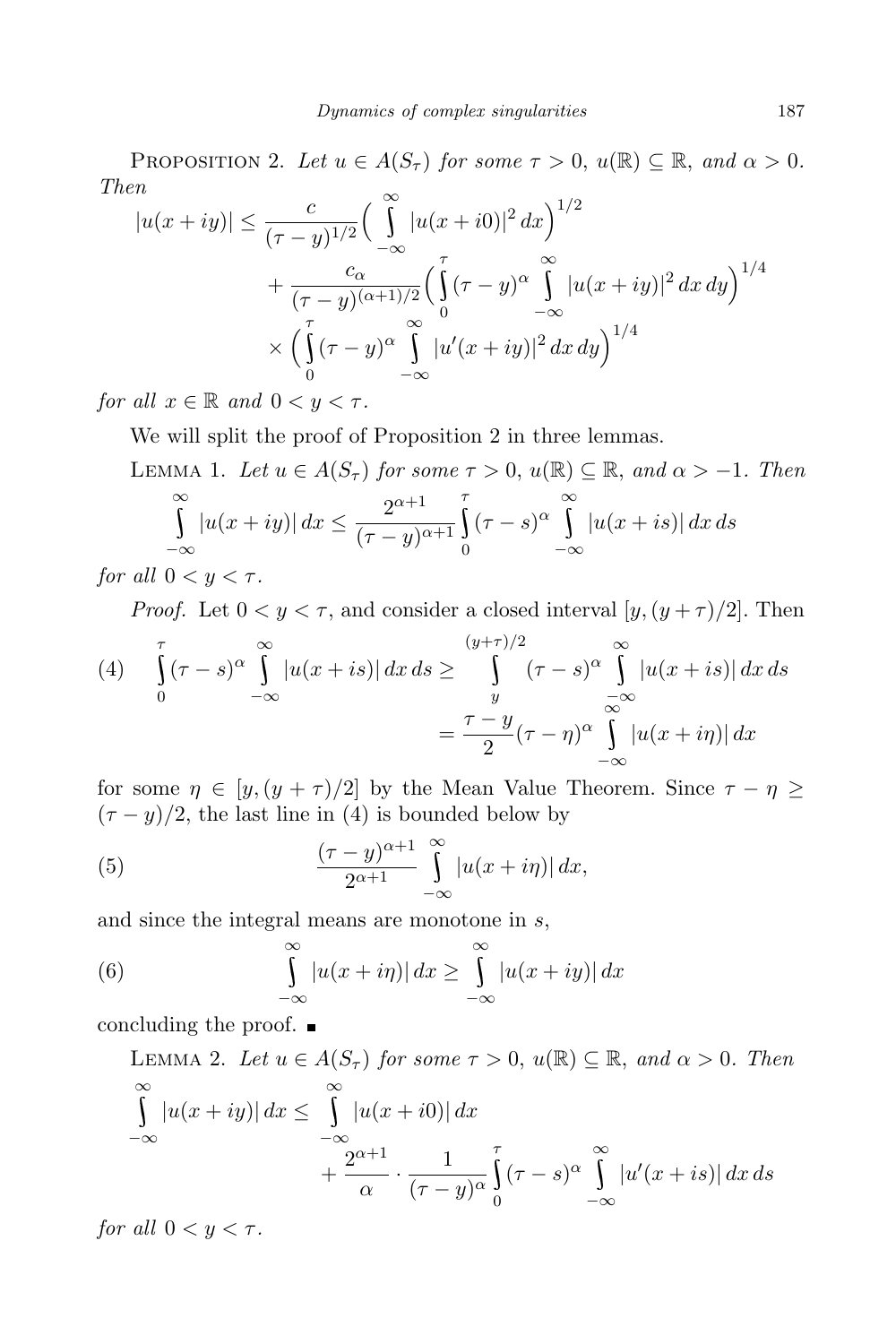*Proof.* Let  $0 < y < \tau$ . Then

(7) 
$$
|u(x+iy)| \le |u(x+ i0)| + \int_{0}^{y} |u'(x+is)| ds.
$$

Integrating (7) in *x* gives

$$
\int_{-\infty}^{\infty} |u(x+iy)| dx \leq \int_{-\infty}^{\infty} |u(x+io)| dx + \int_{-\infty}^{\infty} \int_{0}^{y} |u'(x+is)| ds dx.
$$

Utilizing the Fubini Theorem, and integrating the inequality in Lemma 1 applied to  $u'$ , we obtain the estimate.

LEMMA 3. Let 
$$
u \in A(S_{\tau})
$$
 for some  $\tau > 0$ ,  $u(\mathbb{R}) \subseteq \mathbb{R}$ , and  $\alpha > 0$ . Then  
\n
$$
|u(x+iy)| \leq \frac{2}{\pi} \cdot \frac{1}{\tau - y} \int_{-\infty}^{\infty} |u(x+io)| dx + \frac{2^{2(\alpha+1)}}{\pi \alpha} \cdot \frac{1}{(\tau - y)^{\alpha+1}} \int_{0}^{\tau} (\tau - s)^{\alpha} \int_{-\infty}^{\infty} |u'(x+is)| dx ds
$$

*for all*  $x \in \mathbb{R}$  *and*  $0 \leq y \leq \tau$ *.* 

*Proof.* Let  $x \in \mathbb{R}$ ,  $0 \le y \le \tau$ . Then, by the Cauchy formula,

(8) 
$$
|u(x+iy)| \leq \frac{1}{2\pi} \int_{\Im \zeta = y + (\tau - y)/2} \frac{|u(\zeta)|}{|\zeta - (x+iy)|} |d\zeta| + \frac{1}{2\pi} \int_{\Im \zeta = y - (\tau - y)/2} \frac{|u(\zeta)|}{|\zeta - (x+iy)|} |d\zeta|.
$$

Since  $|\zeta - (x + iy)| \ge (\tau - y)/2$ , the right-hand side of (8) is bounded by

$$
\frac{1}{\pi} \frac{1}{\tau - y} \int_{-\infty}^{\infty} |u(x + i(y + (\tau - y)/2))| dx + \frac{1}{\pi} \frac{1}{\tau - y} \int_{-\infty}^{\infty} |u(x + i(y - (\tau - y)/2))| dx,
$$

which is by the monotonicity of integral means (and conjugate symmetry if  $y < \tau/3$ ) bounded by

(9) 
$$
\frac{2}{\pi} \cdot \frac{1}{\tau - y} \int_{-\infty}^{\infty} |u(x + i(y + (\tau - y)/2))| dx.
$$

Estimating the integral in (9) by Lemma 2 finishes the proof.  $\blacksquare$ 

*Proof of Proposition 2.* Apply Lemma 3 to  $u^2$ , estimate the area integral by the Cauchy–Schwarz inequality, and take the square root.

REMARK 2. Proposition 2 is an Agmon-type interpolation inequality in a  $B^2_{\alpha}$ -setting.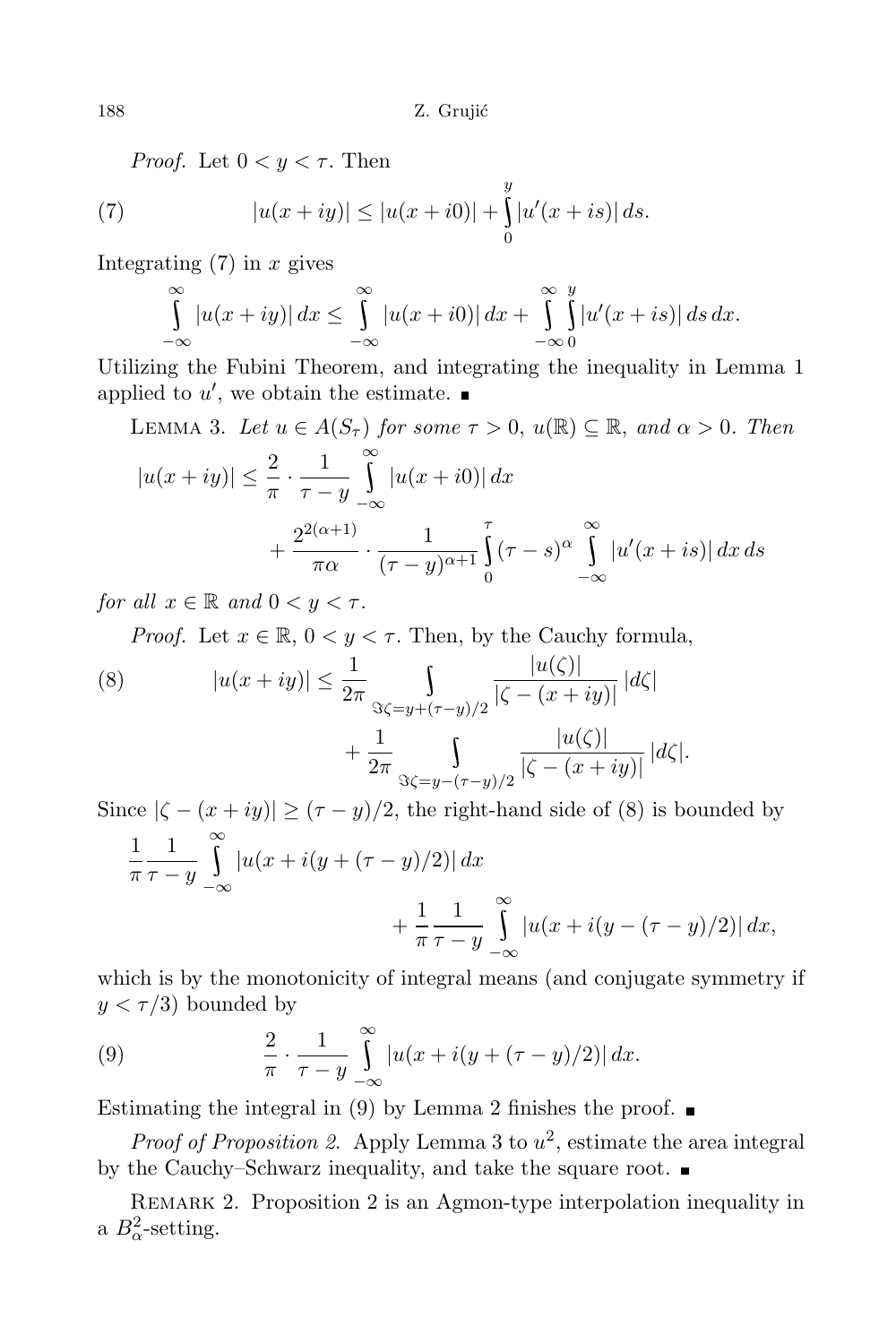**3. A nonlinear parabolic PDE in a scale of weighted Bergman spaces.** For simplicity of exposition we consider  $L^2$ -type spaces  $B^2_\alpha(S_\tau)$ . (The interpolation inequalities in Propositions 1 and 2 are in  $B^2_\alpha(S_\tau)$ -setting; however, the corresponding inequalities in the general  $B^p_\alpha(S_\tau)$ -setting can be obtained using similar techniques.)

Also, since our primary goal is to show that one *can* derive energy-type inequalities in the setting of weighted Bergman spaces, we will not always strive to obtain an optimal estimate.

Consider a very simple model nonlinear parabolic PDE with a quadratic nonlinearity  $(n = m = 2)$ ,

$$
(10) \t\t\t u_t + u_{zzzz} = u^2
$$

in a scale of weighted Bergman spaces  $B_{\alpha}^{2}(S_{\tau}), \tau \geq \tau_{0} > 0$ , where  $u_{0} =$  $u(0) \in B^2_\alpha(S_{\tau_0})$ . (It is expected that higher (relative to the positive linear) part) nonlinearities can be treated by working in  $B^p_\alpha(S_\tau)$ , for *p* large enough.)

Notice that applying Lemma 1 to  $u_0^2$ , and letting  $y \to 0$ , we obtain

(11) 
$$
||u_0||_{L^2(\mathbb{R})} \leq c_{\tau_0,\alpha}||u_0||_{B^2_{\alpha}(S_{\tau_0})} < \infty.
$$

Consequently, using standard techniques, one can show that there exists  $T^*$ ( $\|u_0\|_{B^2_{\alpha}(S_{\tau_0})}, \tau_0, \alpha) > 0$  such that

(12) 
$$
||u(t)||_{L^2(\mathbb{R})} \leq c_{\tau_0,\alpha}||u_0||_{B^2_{\alpha}(S_{\tau_0})}
$$

for all  $t \in [0, T^*]$ . The inequality (12) provides the control of the trace of a complexified solution on the real axis that is needed in the inequalities in Section 2.

We are now ready to state our main result.

THEOREM 1. Let  $u_0 \in B^2_\alpha(S_{\tau_0})$  for some  $\tau_0 > 0$ ,  $\alpha \leq 3$ . Then there exists  $T(\|u_0\|_{B^2_{\alpha}(S_{\tau_0})}, \tau_0, \alpha) > 0$  such that  $u(t) \in B^2_{\alpha}(S_{\tau_0+t})$  for all  $t \in [0, T]$ .

REMARK 3. Considering the expansion of the analyticity radius  $\gamma(t)$  =  $\tau_0 + \delta t$ , and then optimizing in  $\delta$ , one finds that  $u(t) \in B^2_\alpha(S_{\tau_0+(1/c)t^{1/4}})$ , which is favorable for small *t*, and also obeys the correct space-time scaling.

*Proof of Theorem 1.* For  $t \geq 0$ , consider

(13) 
$$
\varphi(t) = \int_{0}^{\tau_0 + t} ((\tau_0 + t) - y)^{\alpha} \int_{-\infty}^{\infty} |u(x + iy, t)|^2 dx dy.
$$

Notice that  $\varphi(0) = ||u_0||^2_{B^2_{\alpha}(S_{\tau_0})} < \infty$ . Also,

(14) 
$$
\frac{d}{dt}\varphi(t) = \alpha \int_{0}^{\tau_0+t} ((\tau_0+t) - y)^{\alpha-1} \int_{-\infty}^{\infty} |u(x+iy,t)|^2 dx dy
$$

$$
+ \int_{0}^{\tau_0+t} ((\tau_0+t) - y)^{\alpha} \frac{\partial}{\partial t} \int_{-\infty}^{\infty} |u(x+iy,t)|^2 dx dy.
$$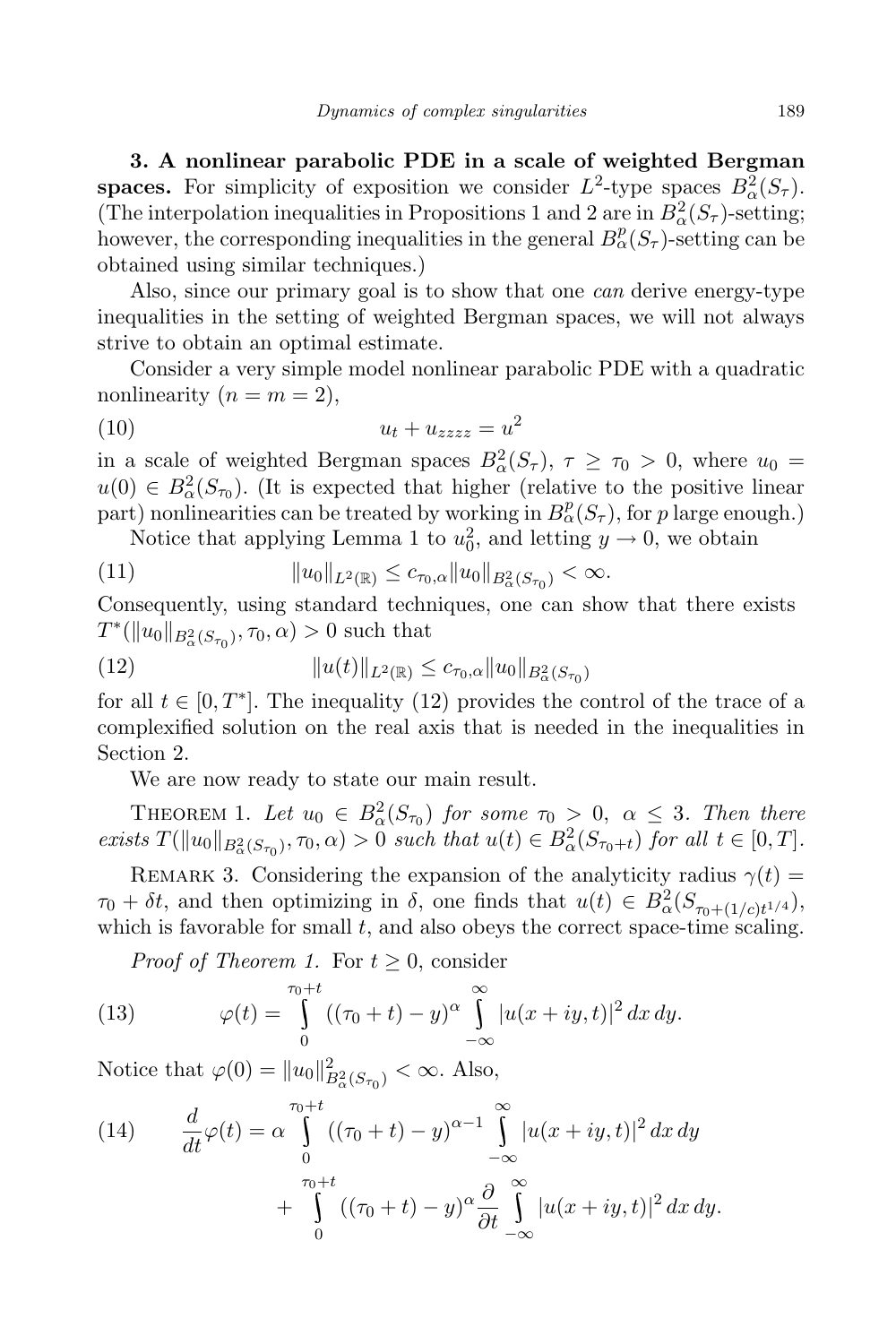To obtain a differential inequality for  $\varphi$ , we multiply (10) by  $\overline{u}$ , take the real part, integrate in *x*, multiply by  $((\tau_0 + t) - y)^\alpha$ , and integrate in *y*. Integration by parts  $(in x)$  yields

(15) 
$$
\frac{1}{2} \int_{0}^{\tau_0+t} ((\tau_0+t)-y)^{\alpha} \frac{\partial}{\partial t} \int_{-\infty}^{\infty} |u(x+iy,t)|^2 dx dy
$$
  
+ 
$$
\int_{0}^{\tau_0+t} ((\tau_0+t)-y)^{\alpha} \int_{-\infty}^{\infty} |u''(x+iy,t)|^2 dx dy
$$
  

$$
\leq \int_{0}^{\tau_0+t} ((\tau_0+t)-y)^{\alpha} \int_{-\infty}^{\infty} |u(x+iy,t)|^3 dx dy
$$

 $(u' = u_x = u_z)$ . Utilizing (14) gives

$$
(16) \quad \frac{d}{dt} \int_{0}^{\tau_{0}+t} ((\tau_{0}+t)-y)^{\alpha} \int_{-\infty}^{\infty} |u(x+iy,t)|^{2} dx dy
$$
  

$$
+ 2 \int_{0}^{\tau_{0}+t} ((\tau_{0}+t)-y)^{\alpha} \int_{-\infty}^{\infty} |u''(x+iy,t)|^{2} dx dy
$$
  

$$
\leq 2\alpha \int_{0}^{\tau_{0}+t} ((\tau_{0}+t)-y)^{\alpha-1} \int_{-\infty}^{\infty} |u(x+iy,t)|^{2} dx dy
$$
  

$$
+ 2 \int_{0}^{\tau_{0}+t} ((\tau_{0}+t)-y)^{\alpha} \int_{-\infty}^{\infty} |u(x+iy,t)|^{3} dx dy
$$
  

$$
= I_{1} + I_{2}.
$$

For the linear term  $I_1$ , we need to consider two (possible) cases,  $(\tau_0 + t) - y$ *≥* 1 and  $(τ_0 + t) - y < 1$ . In the first case,  $((τ_0 + t) - y)^{\alpha - 1} \le ((τ_0 + t) - y)^{\alpha}$ , and we can simply write

(17) 
$$
I_1 \leq 2\alpha \int_{0}^{\tau_0+t} ((\tau_0+t)-y)^{\alpha} \int_{-\infty}^{\infty} |u(x+iy,t)|^2 dx dy.
$$

In the second case,  $((\tau_0+t)-y)^{\alpha-1} > ((\tau_0+t)-y)^{\alpha}$ , and we will have to use Proposition 1 (notice that the assumptions in the theorem imply  $\alpha - 1 > -1$ , and the proposition is applicable).

We restrict our considerations to  $[0, T^*]$ , where  $T^*$  is as in  $(12)$ , so that the  $L^2$ -norm of the trace of a complexified solution on the real axis is uniformly bounded. Also, the constants depending on the initial parameters *τ*<sub>0</sub>,  $\alpha$ , and  $||u_0||_{B^2_{\alpha}(S_{\tau_0})}$  will be denoted by a generic *K*.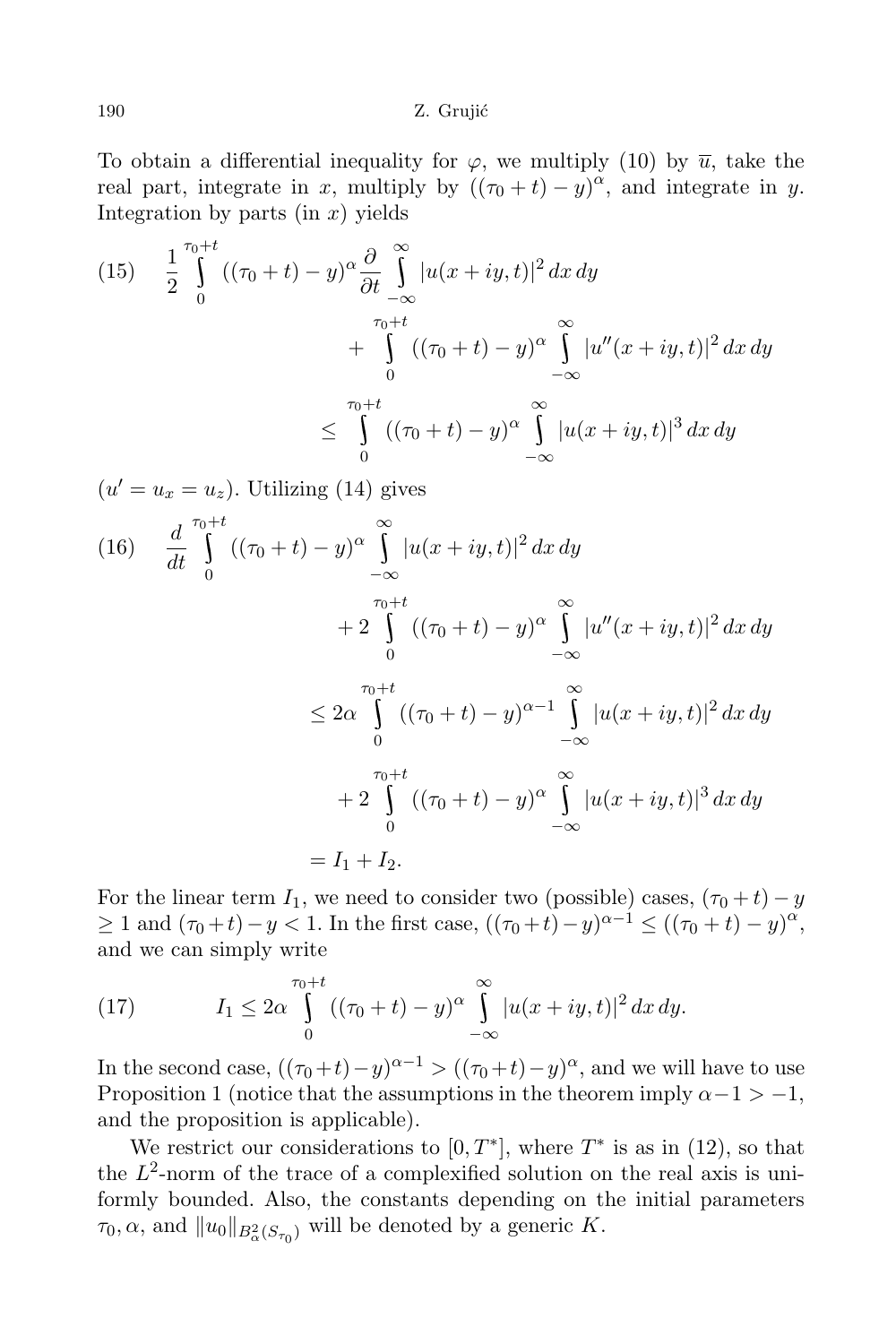Adopting the above, Proposition 1 and scaling down the exponent imply

(18) 
$$
I_1 \leq K + K \int_{0}^{\tau_0 + t} ((\tau_0 + t) - y)^{\alpha + 1} \int_{-\infty}^{\infty} |u'(x + iy, t)|^2 dx dy
$$

$$
\leq K + K \int_{0}^{\tau_0 + t} ((\tau_0 + t) - y)^{\alpha} \int_{-\infty}^{\infty} |u'(x + iy, t)|^2 dx dy.
$$

By standard interpolation,

(19) 
$$
\int_{-\infty}^{\infty} |u'(x+iy,t)|^2 dx
$$
  
\n
$$
\leq \left(\int_{-\infty}^{\infty} |u(x+iy,t)|^2 dx\right)^{1/2} \left(\int_{-\infty}^{\infty} |u''(x+iy,t)|^2 dx\right)^{1/2},
$$

which in turn implies (by the Cauchy–Schwarz inequality in the variable *y*)

(20) 
$$
\int_{0}^{\tau_{0}+t} ((\tau_{0}+t)-y)^{\alpha} \int_{-\infty}^{\infty} |u'(x+iy,t)|^{2} dx dy
$$
  

$$
\leq \left(\int_{0}^{\tau_{0}+t} ((\tau_{0}+t)-y)^{\alpha} \int_{-\infty}^{\infty} |u(x+iy,t)|^{2} dx dy\right)^{1/2}
$$
  

$$
\times \left(\int_{0}^{\tau_{0}+t} ((\tau_{0}+t)-y)^{\alpha} \int_{-\infty}^{\infty} |u''(x+iy,t)|^{2} dx dy\right)^{1/2}.
$$

Inserting (20) in (18) and polarizing yields

(21) 
$$
I_1 \leq K + K \int_{0}^{\tau_0 + t} ((\tau_0 + t) - y)^{\alpha} \int_{-\infty}^{\infty} |u(x + iy, t)|^2 dx dy + \frac{1}{2} \int_{0}^{\tau_0 + t} ((\tau_0 + t) - y)^{\alpha} \int_{-\infty}^{\infty} |u''(x + iy, t)|^2 dx dy.
$$

Notice that we can incorporate  $(17)$  in  $(21)$ , and hence  $(21)$  is our final bound on  $I_1$ .

We now turn our attention to the nonlinear term  $I_2$ . The *x*-integral in *I*<sup>2</sup> is estimated as

(22) 
$$
\int_{-\infty}^{\infty} |u(x+iy,t)|^3 dx \le ||u||_{L^{\infty}(S_{\tau_0+t})} \int_{-\infty}^{\infty} |u(x+iy,t)|^2 dx
$$

where  $||u||_{L^{\infty}(S_{\tau_0+t})}$  can be bounded utilizing Proposition 2. That leads to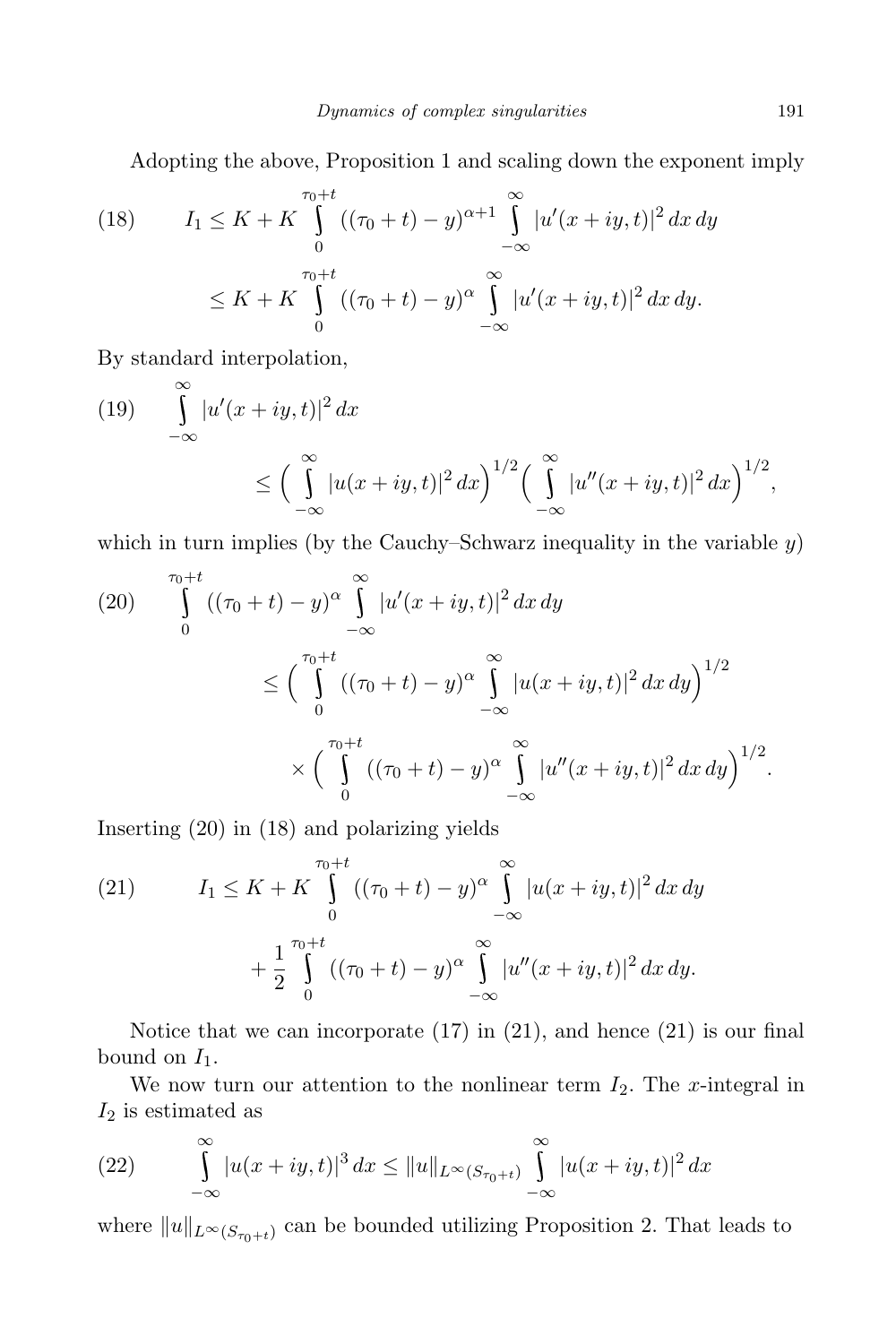192 Z. Grujić

(23) 
$$
I_2 \leq K \int_{0}^{\tau_0+t} ((\tau_0+t)-y)^{\alpha-1/2} \int_{-\infty}^{\infty} |u(x+iy,t)|^2 dx dy
$$

$$
+ K \Big( \int_{0}^{\tau_0+t} ((\tau_0+t)-y)^{\alpha} \int_{-\infty}^{\infty} |u(x+iy,t)|^2 dx dy \Big)^{1/4}
$$

$$
\times \Big( \int_{0}^{\tau_0+t} ((\tau_0+t)-y)^{\alpha} \int_{-\infty}^{\infty} |u'(x+iy,t)|^2 dx dy \Big)^{1/4}
$$

$$
\times \int_{0}^{\tau_0+t} ((\tau_0+t)-y)^{(\alpha-1)/2} \int_{-\infty}^{\infty} |u(x+iy,t)|^2 dx dy.
$$

As for the linear term, we need to consider two cases,  $(\tau_0 + t) - y \ge 1$  and  $(\tau_0 + t) - y < 1$ . In the first case

(24) 
$$
I_2 \leq K \int_{0}^{\tau_0+t} ((\tau_0+t)-y)^{\alpha} \int_{-\infty}^{\infty} |u(x+iy,t)|^2 dx dy
$$

$$
+ K \Big( \int_{0}^{\tau_0+t} ((\tau_0+t)-y)^{\alpha} \int_{-\infty}^{\infty} |u(x+iy,t)|^2 dx dy \Big)^{5/4}
$$

$$
\times \Big( \int_{0}^{\tau_0+t} ((\tau_0+t)-y)^{\alpha} \int_{-\infty}^{\infty} |u'(x+iy,t)|^2 dx dy \Big)^{1/4}.
$$

In the second case, we apply Proposition 1 to both terms (both exponents satisfy the assumptions in the proposition), and then scale down the exponents obtaining

$$
(25) \qquad I_2 \leq K + K \int_{0}^{\tau_0 + t} ((\tau_0 + t) - y)^{\alpha} \int_{-\infty}^{\infty} |u'(x + iy, t)|^2 dx dy
$$
  
+  $K \Biggl( \int_{0}^{\tau_0 + t} ((\tau_0 + t) - y)^{\alpha} \int_{-\infty}^{\infty} |u(x + iy, t)|^2 dx dy \Biggr)^{1/4}$   
+  $K \Biggl( \int_{0}^{\tau_0 + t} ((\tau_0 + t) - y)^{\alpha} \int_{-\infty}^{\infty} |u'(x + iy, t)|^2 dx dy \Biggr)^{1/4}$   
+  $K \Biggl( \int_{0}^{\tau_0 + t} ((\tau_0 + t) - y)^{\alpha} \int_{-\infty}^{\infty} |u(x + iy, t)|^2 dx dy \Biggr)^{1/4}$   
+  $K \Biggl( \int_{0}^{\tau_0 + t} ((\tau_0 + t) - y)^{\alpha} \int_{-\infty}^{\infty} |u'(x + iy, t)|^2 dx dy \Biggr)^{5/4}.$ 

Notice that to be able to scale down the exponent in the last term, we need  $(\alpha + 3)/2 \ge \alpha$ , which is the source of our restrictive assumption on  $\alpha$ .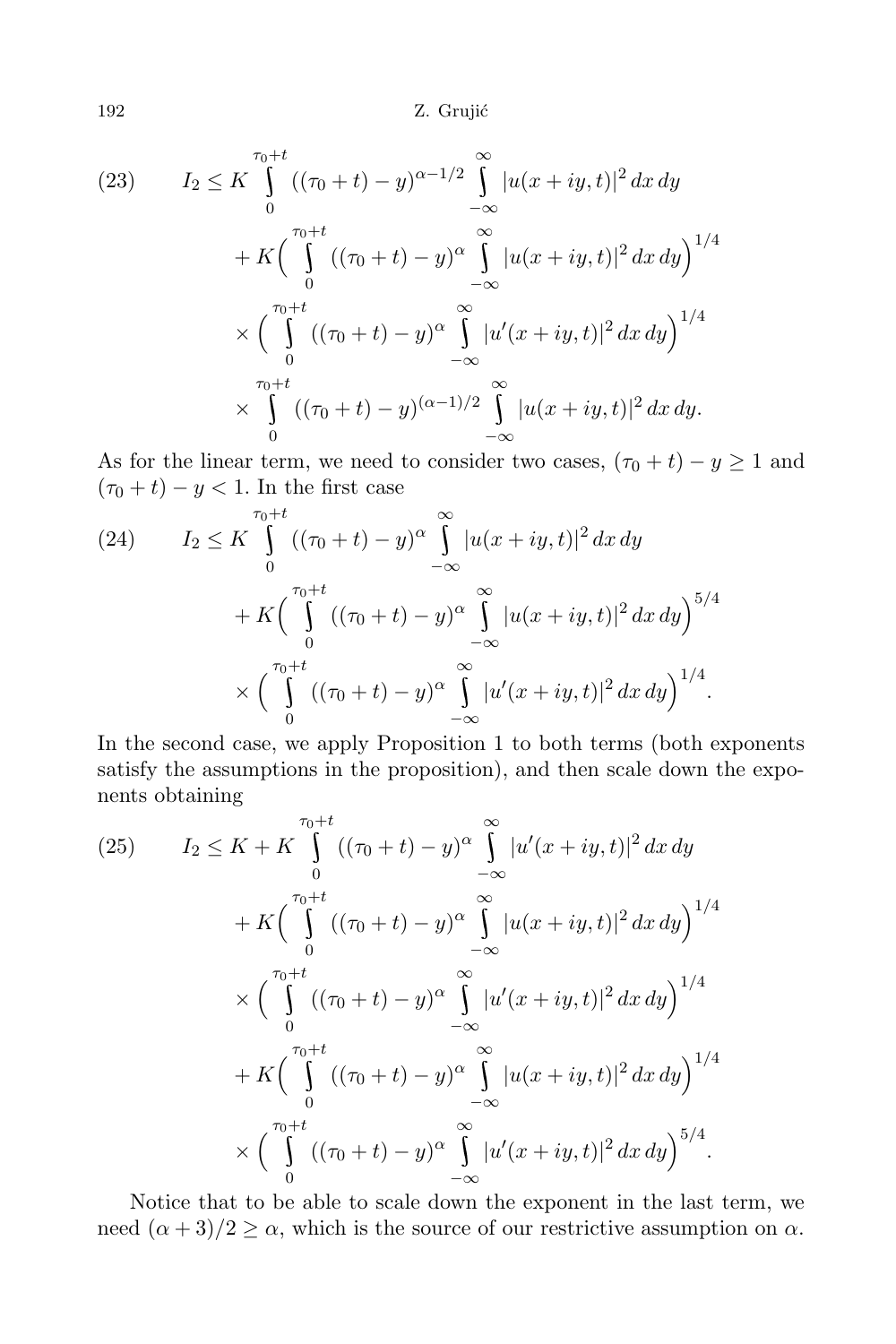Collecting (24) and (25) gives

$$
(26) \qquad I_2 \leq K + K \int_{0}^{\tau_0 + t} ((\tau_0 + t) - y)^{\alpha} \int_{-\infty}^{\infty} |u(x + iy, t)|^2 dx dy
$$
  
+  $K \int_{0}^{\tau_0 + t} ((\tau_0 + t) - y)^{\alpha} \int_{-\infty}^{\infty} |u'(x + iy, t)|^2 dx dy$   
+  $K \Biggl( \int_{0}^{\tau_0 + t} ((\tau_0 + t) - y)^{\alpha} \int_{-\infty}^{\infty} |u(x + iy, t)|^2 dx dy \Biggr)^{1/4}$   
 $\times \Biggl( \int_{0}^{\tau_0 + t} ((\tau_0 + t) - y)^{\alpha} \int_{-\infty}^{\infty} |u'(x + iy, t)|^2 dx dy \Biggr)^{1/4}$   
+  $K \Biggl( \int_{0}^{\tau_0 + t} ((\tau_0 + t) - y)^{\alpha} \int_{-\infty}^{\infty} |u(x + iy, t)|^2 dx dy \Biggr)^{5/4}$   
 $\times \Biggl( \int_{0}^{\tau_0 + t} ((\tau_0 + t) - y)^{\alpha} \int_{-\infty}^{\infty} |u'(x + iy, t)|^2 dx dy \Biggr)^{1/4}$   
+  $K \Biggl( \int_{0}^{\tau_0 + t} ((\tau_0 + t) - y)^{\alpha} \int_{-\infty}^{\infty} |u(x + iy, t)|^2 dx dy \Biggr)^{1/4}$   
 $\times \Biggl( \int_{0}^{\tau_0 + t} ((\tau_0 + t) - y)^{\alpha} \int_{-\infty}^{\infty} |u'(x + iy, t)|^2 dx dy \Biggr)^{5/4}.$ 

Utilizing  $(20)$ , and polarizing, we obtain our final bound on  $I_2$ :

$$
(27) \qquad I_2 \le K + K \int_{0}^{\tau_0 + t} ((\tau_0 + t) - y)^{\alpha} \int_{-\infty}^{\infty} |u(x + iy, t)|^2 dx dy
$$
  
+  $K \Biggl( \int_{0}^{\tau_0 + t} ((\tau_0 + t) - y)^{\alpha} \int_{-\infty}^{\infty} |u(x + iy, t)|^2 dx dy \Biggr)^{3/7}$   
+  $K \Biggl( \int_{0}^{\tau_0 + t} ((\tau_0 + t) - y)^{\alpha} \int_{-\infty}^{\infty} |u(x + iy, t)|^2 dx dy \Biggr)^{11/7}$   
+  $K \Biggl( \int_{0}^{\tau_0 + t} ((\tau_0 + t) - y)^{\alpha} \int_{-\infty}^{\infty} |u(x + iy, t)|^2 dx dy \Biggr)^{7/3}$   
+  $\int_{0}^{\tau_0 + t} ((\tau_0 + t) - y)^{\alpha} \int_{-\infty}^{\infty} |u''(x + iy, t)|^2 dx dy.$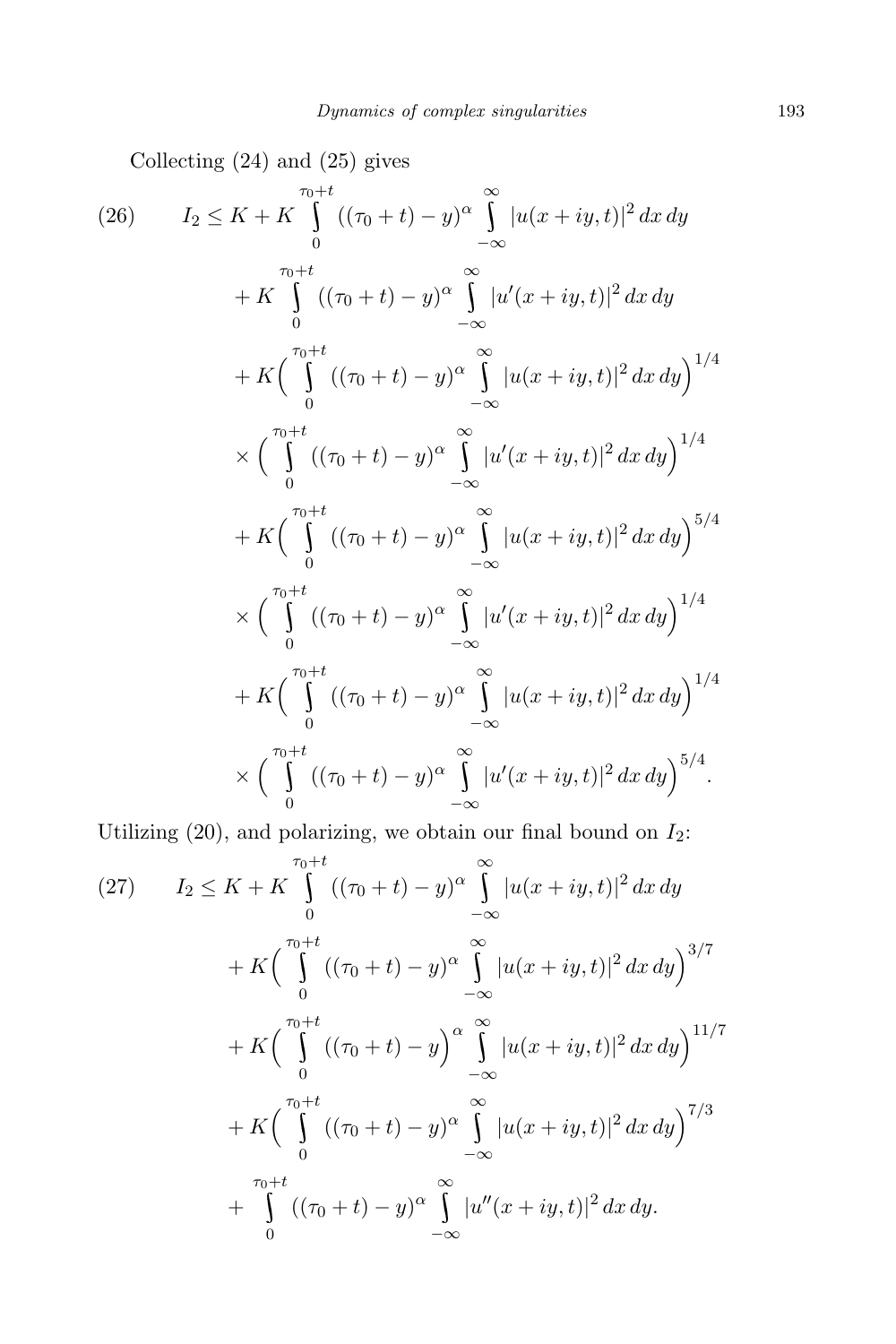Inserting (21) and (27) in the differential inequality (16) yields

$$
(28) \frac{d}{dt} \int_{0}^{\tau_{0}+t} ((\tau_{0}+t)-y)^{\alpha} \int_{-\infty}^{\infty} |u(x+iy,t)|^{2} dx dy
$$
  
\n
$$
\leq K + K \int_{0}^{\tau_{0}+t} ((\tau_{0}+t)-y)^{\alpha} \int_{-\infty}^{\infty} |u(x+iy,t)|^{2} dx dy
$$
  
\n
$$
+ K \Biggl( \int_{0}^{\tau_{0}+t} ((\tau_{0}+t)-y)^{\alpha} \int_{-\infty}^{\infty} |u(x+iy,t)|^{2} dx dy \Biggr)^{3/7}
$$
  
\n
$$
+ K \Biggl( \int_{0}^{\tau_{0}+t} ((\tau_{0}+t)-y)^{\alpha} \int_{-\infty}^{\infty} |u(x+iy,t)|^{2} dx dy \Biggr)^{11/7}
$$
  
\n
$$
+ K \Biggl( \int_{0}^{\tau_{0}+t} ((\tau_{0}+t)-y)^{\alpha} \int_{-\infty}^{\infty} |u(x+iy,t)|^{2} dx dy \Biggr)^{7/3}
$$

or, equivalently,

(29) 
$$
\frac{d}{dt}\varphi \le K + K\varphi^{3/7} + K\varphi + K\varphi^{11/7} + K\varphi^{7/3}.
$$

Solving the differential inequality (29) finishes the proof.  $\blacksquare$ 

Remark 4. The estimates in the proof are formal *a priori* estimates that can be made rigorous by considering a sequence of linear approximations [GK1, GK2].

Remark 5. An immediate consequence of Theorem 1 is that (10) can "push away" an algebraic-type singularity, provided the order of the singularity is small enough ( $\alpha \leq 3$ ). This constitutes a very strong smoothing property, and a restriction on  $\alpha$  is expected. So, loss of analyticity (and hence, a finite-time blow-up) can be caused only by "strong enough" complex singularities that *a priori* cannot be repelled.

REMARK 6. It should be noted that, in general, the migration of complex singularities to the real axis is not the only scenario through which the loss of analyticity may occur. Some "more discontinuous" scenarios are possible, as well as uniform-in-space growth of a solution.

## **References**

- [CEES] P. Collet, J.-P. Eckmann, H. Epstein and J. Stubbe, *Analyticity for the Kuramoto– Sivashinsky equation*, Phys. D, 67 (1993), 321–326.
- [D] P. L. Duren, *Theory of H<sup>p</sup> Spaces*, Academic Press, New York, 1970.
- [FeTi] A. B. Ferrari and E. S. Titi, *Gevrey regularity for nonlinear analytic parabolic equations*, Comm. Partial Differential Equations 23 (1998), 1–16.